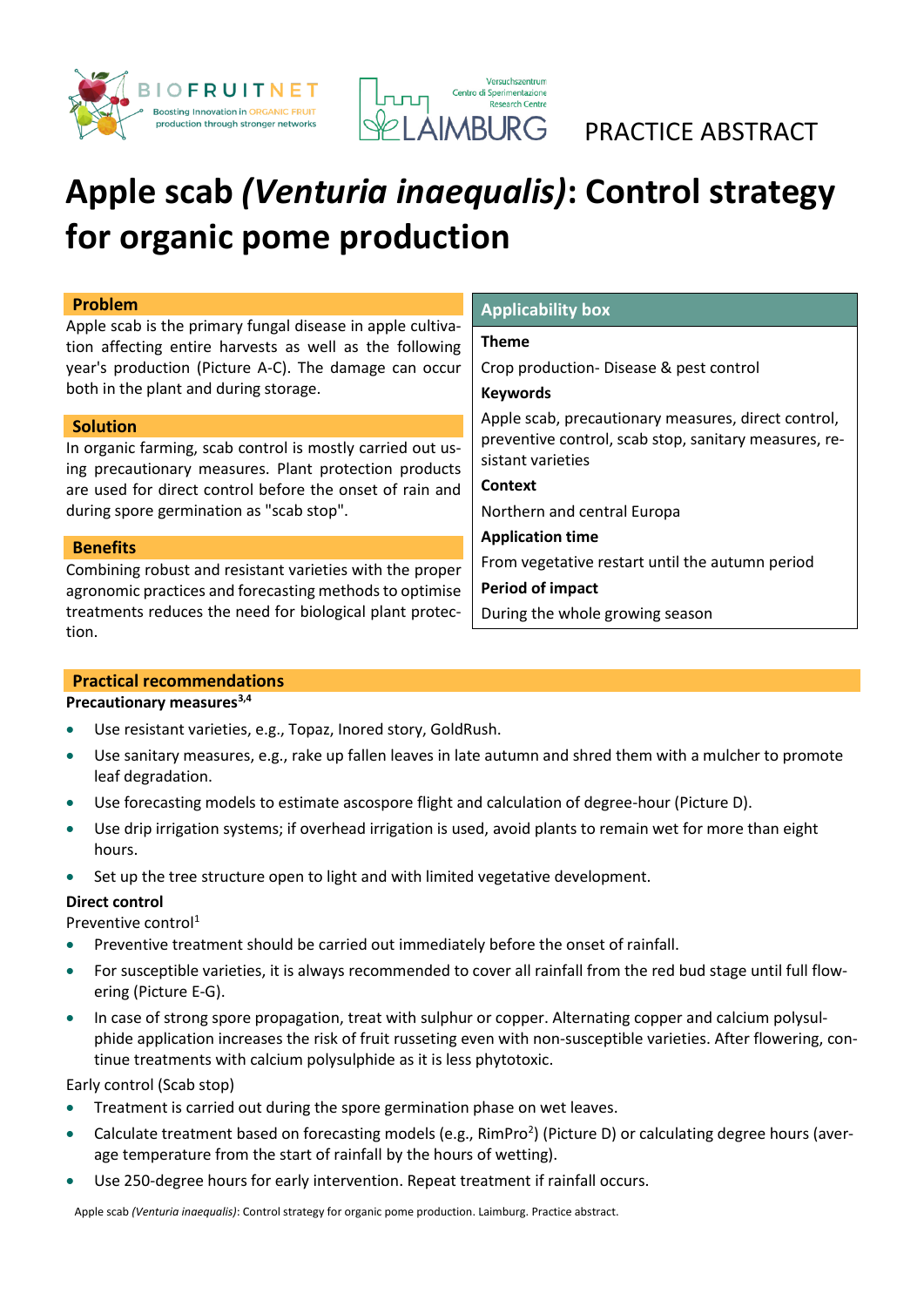



## **AIMBURG** PRACTICE ABSTRACT

- Calcium polysulphide is the most effective product. Use the same dosages as for preventive control. Alternatively, use bicarbonates in combination with wettable sulphur.
- Copper-based products are not recommended because of their phytotoxic effects on the leaves and fruit.



**Picture E:** red bud stage- apple tree. **Picture F:** flow-

ering stage- apple tree. **Picture G:** rows of apple trees in full bloom.

**© A-C: Claudio Casera, D: Alfredo Mora V., E-G Lardschneider Ewald. Organic farming team- Research Centre Laimburg (RCL).**



#### **Further information**

#### **Further reading**

- Kelderer, M., Casera C., Lardschneider, E. 2008. [Formulated and unformulated carbonates to control apple scab \(Venturia inaequalis\)](https://orgprints.org/13641/1/047-053.pdf)  [on organic apple.](https://orgprints.org/13641/1/047-053.pdf) Germany.
- Ecofruit: 13th International Conference on [Cultivation Technique and Phytopathological Problems in Organic Fruit-Growing.](https://orgprints.org/1618/)
- Kelderer, M., Casera, C., Torre, A. L. 2010. [Preventative and curative applications of carbonates against apple scab \(](https://www.semanticscholar.org/paper/Preventative-and-curative-applications-of-against-Kelderer-Casera/5f7ff61941e75159a38f7cb41252b6b39c85649b#citing-papers)*Venturia inaequalis*[\) in organic apple orchards.](https://www.semanticscholar.org/paper/Preventative-and-curative-applications-of-against-Kelderer-Casera/5f7ff61941e75159a38f7cb41252b6b39c85649b#citing-papers) Semantic Scholar.

#### **Weblinks**

- <span id="page-1-2"></span>1. Adolphi, C., Oeser, N. 2022. Practice abstract [Apple scab: Preventive measures in organic pome fruit production.](https://orgprints.org/44120/) FÖKO, BIOFRUITNET.
- <span id="page-1-3"></span>2. Boutry, C., Ludwig, M., Schärer, H. J. 2022. Practice abstract [Apple scab: Direct control using decision support systems.](https://orgprints.org/44111/) FIBL, BIOFRUIT-NET.
- <span id="page-1-0"></span>3. Oeser, N. 2022. Practices abstract Apple scab: Robust cultivars for Central Europe. FÖKO, BIOFRUITNET.
- <span id="page-1-1"></span>4. Lindhard-Pedersen, H. and Bojesen, M. 2022. Practice abstrac[t Apple scab: Robust cultivars for Northern Europe.](https://orgprints.org/44116/) Hortiadvice, BIOFRUIT-NET.
- Check th[e Organic Farm Knowledge platform](https://organic-farmknowledge.org/) for more practical recommendations.

#### **About this practice abstract**

**Publisher(s):** Research Centre Laimburg - Italy Laimburg 6, 39040 Post Auer (Bz), Italy +39 0471 969500[, Laimburg@provincia.bz.it,](http://www.laimburg.it/)  [www.laimburg.it](http://www.laimburg.it/)

**Author:** Alfredo Mora Vargas, Markus Kelderer

**Contact:** [alfredo.moravargas@laimburg.it](mailto:alfredo.moravargas@laimburg.it)



**Review:** Ambra De Simone (IFOAM Organics Europe), Lauren Dietemann (FiBL)

**Permalink:** [Organic-farmknowledge.org/tool/44121](https://organic-farmknowledge.org/tool/44121)

**Project name:** BIOFRUITNET- Boosting Innovation in ORGANIC FRUIT production through stronger networks

**Project website:** https://biofruitnet.eu

© 2022

This project has received funding from the European Union's Horizon 2020 research and innovation programme under (grant agreement No 862850). This communication only reflects the author's view. The Research Executive Agency is not responsible for any use that may be made of the information provided. The authors and editors do not assume responsibility or liability for any possible factual inaccuracies or damage resulting from the application of the recommendations in this practice abstract.